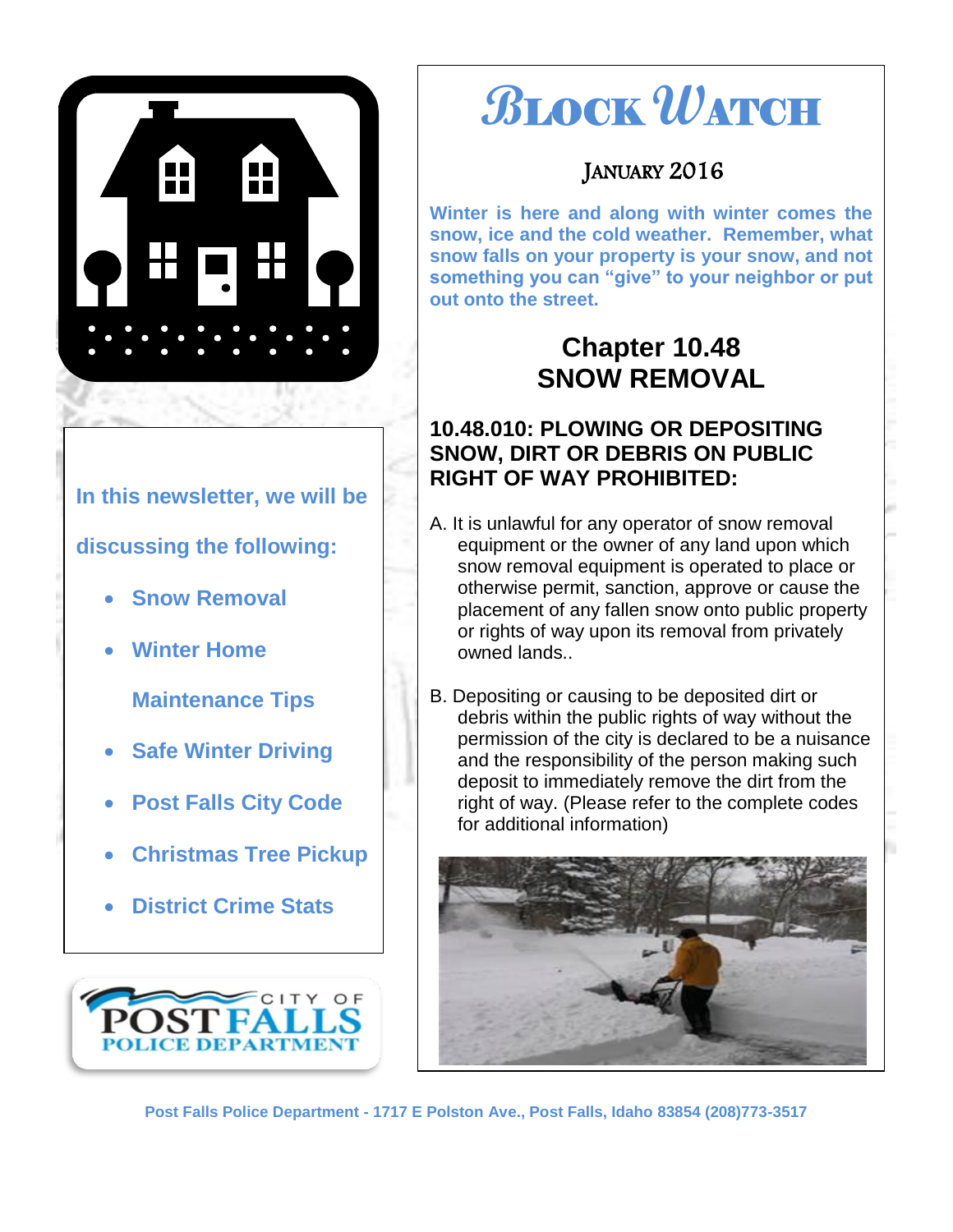# **Winter Home Maintenance Tips**



#### **Be Energy Efficient**

Since your heating system will be running constantly throughout the winter, remember to change out your HVAC filters every month. Inspect the insulation in your attic and crawlspace. Warm air rises and leaves the house through the roof, so you should focus on insulation in your ceilings. Seal areas around recessed lights, the attic hatch, and plumbing vents that may be allowing warm air from the living space below to enter the attic. Proper attic ventilation, adequate attic insulation, and a tight air barrier between the attic and the interior of the house will work together to prevent ice dams.

If you don't have double-paned windows, remove the screens and install storm windows to ensure that the heat stays in and the cold stays out. If you're on a tight budget, pick up an inexpensive plastic-film sheet kit from your local hardware store. These will only last one season, but they do help with energy efficiency and are able to halt the cold flow of winter drafts. If you have a fireplace, burning firewood is another way to save energy costs. When you use the fireplace, reduce heat loss by opening dampers in the bottom of the firebox (if provided) or open the nearest window slightly – about an inch – and close doors leading into the room. That will prevent the fire from drawing warm air out of the rest of the house and replacing it with cold air.

And remember to store your firewood in a dry place at least 30 feet from your home to avoid a fire hazard.

#### **Protect Your Pipes**

Pipes located in attics, crawl spaces, basements, and near outer walls can be susceptible to freezing in extreme temperatures. When the forecast calls for unusually cold temperatures, let water drip from hot and cold faucets overnight. Also try keeping cabinet doors open to allow warm air to circulate in places like below sinks. If you open the cabinet doors, be sure to remove anything inside the cabinets that may pose a safety to hazard to children, such as household cleaners. For exposed pipes in your attic, basement, or crawlspaces, add extra insulation around them. View the [tips to avoid frozen pipes](https://learningcenter.statefarm.com/residence/maintenance/preventing-frozen-pipes/) for more information.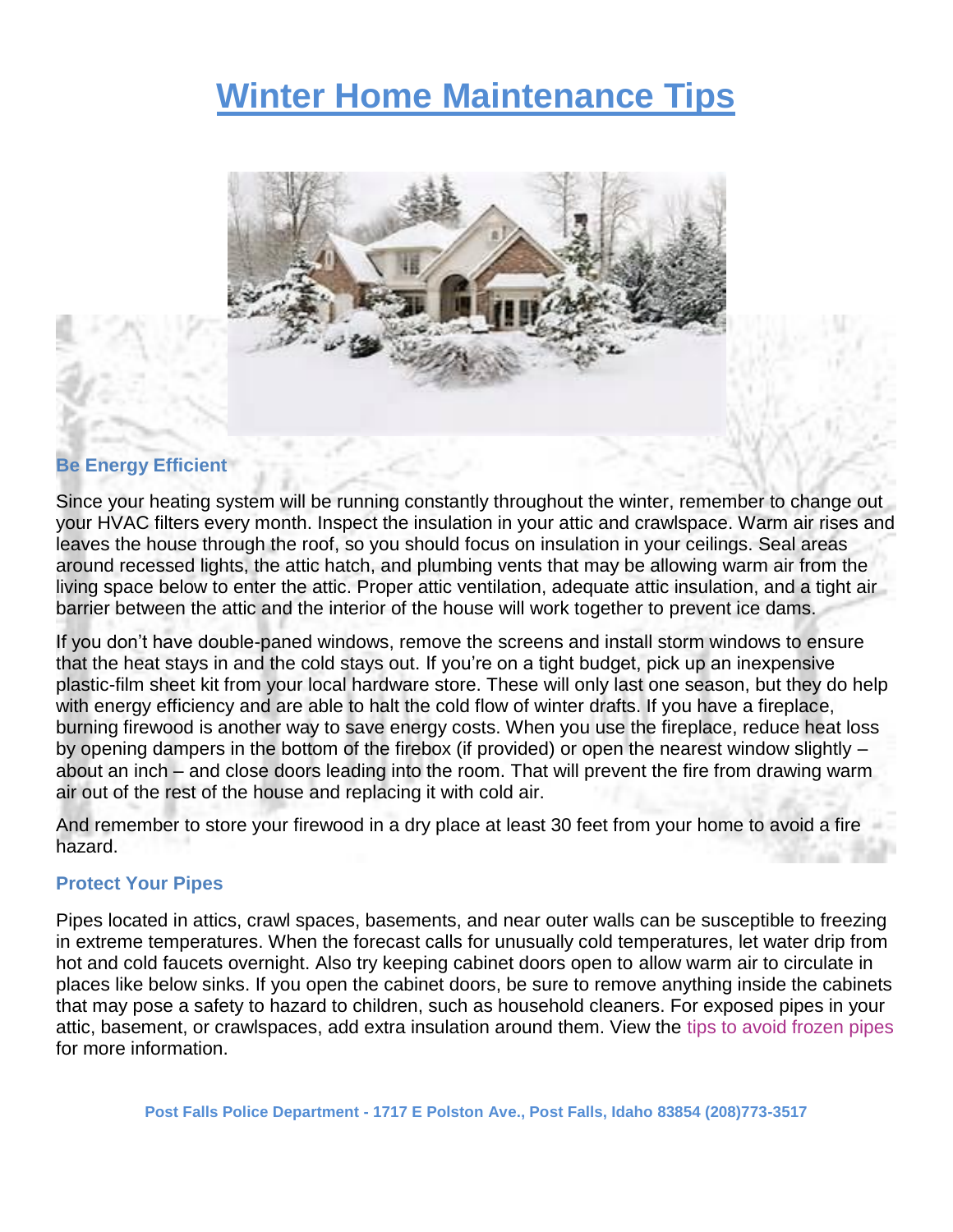#### **Be Ready For An Emergency**

Blackouts and snow-ins can occur during winter months, so take a moment to prepare yourself and your family for such emergencies. Having the following items ready will help you make it through safely.

- **Flashlights**
- Bottled water
- Nonperishable food items
- **Blankets**
- Phone numbers for your utility companies
- Battery backup to protect your computer and other important electronic equipment
- First-aid kit

If you have an [emergency generator,](https://learningcenter.statefarm.com/residence/safety-1/back-up-generators-for-emergencies/) make sure you have gasoline stored and available to fuel it.

#### **Holiday Decorations**

'Tis the season to be festive, but remember to stay safe with your holiday decorations. Inspect the wires of your light display before switching them on: They may be frayed and present an electrical fire hazard. Same goes for the Christmas tree inside; always check the light strands for any sign of wearand-tear from being in storage. If you have a real Christmas tree, keep it watered, since dry trees catch fire easier. Check with your local municipality for instructions on how to dispose of the tree once the new year arrives.

#### **Winter Yard Care**

Even with the cold weather conditions, your yard still needs to be maintained. Make sure tree and shrub branches are well away from the house and windows. Icy conditions can cause branches to break and damage your home. Walk around your home and survey the roof to see if any [ice dams](https://learningcenter.statefarm.com/residence/maintenance/ice-dams-and-attic-condensation/index.html) have formed; call a contractor if you suspect this is the case. As you walk around your house, check the foundation for small cracks or openings where mice or other pests can tunnel in. Winter is when they seek the warmth of your house, so seal up any possible entrances. While you're outside, clear snow off gas meters and away from basement windows and your dryer exhaust vent



(See more at: https://learningcenter.statefarm.com/residence/maintenance/winter-maintenance-tips-for-your-home/#sthash.iBc0w90I.dpuf)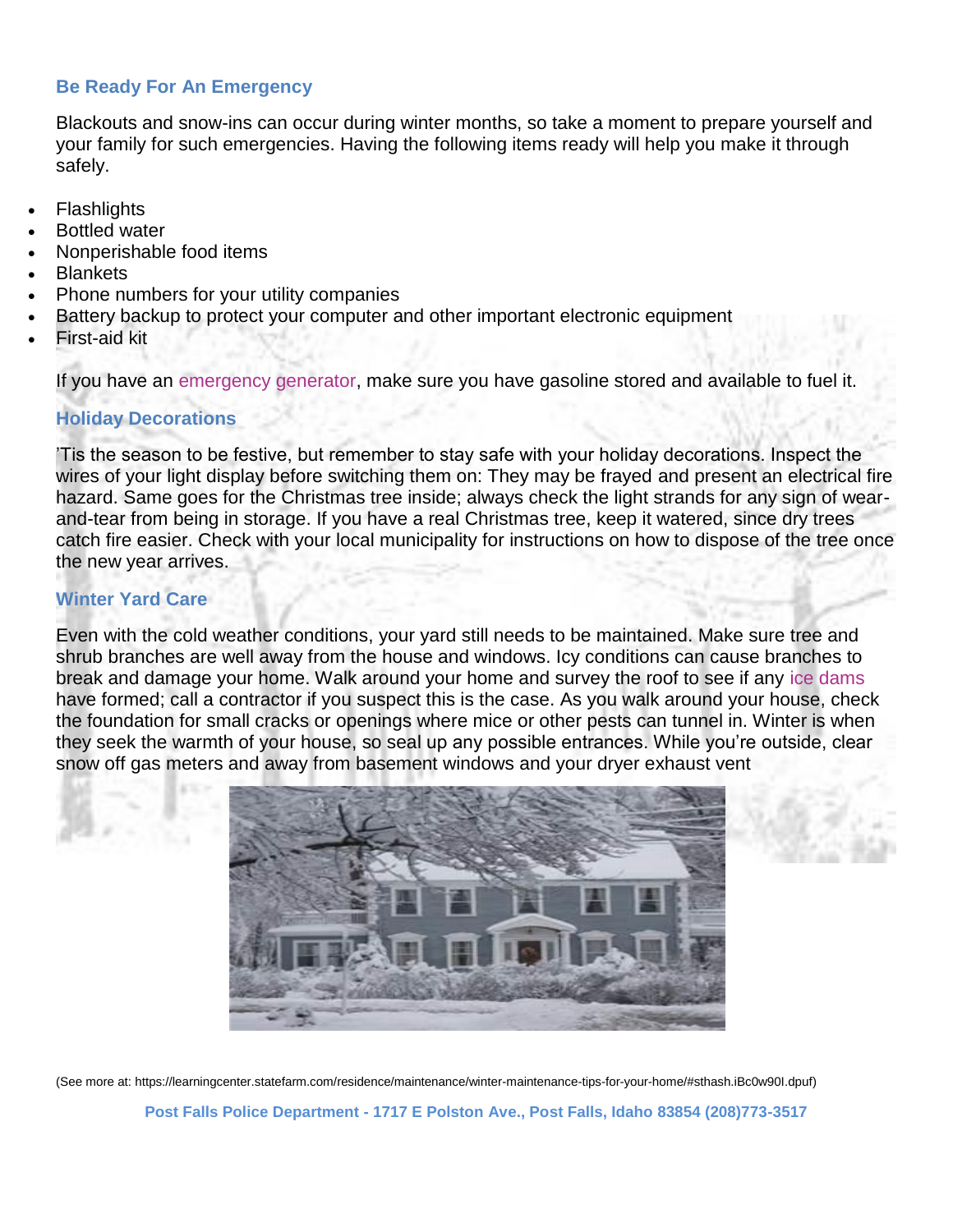## **Safe Winter Driving**



Winter driving can be hazardous and scary, especially in northern regions that get a lot of snow and ice. Additional preparations can help make a trip safer, or help motorists deal with an emergency.

#### *The three P's of Safe Winter Driving***:**

#### **PREPARE**

**Maintain Your Car:** Check battery, tire tread, and windshield wipers, keep your windows clear, put no-freeze fluid in the washer reservoir, and check your antifreeze.

**Have On Hand:** flashlight, jumper cables, abrasive material (sand, kitty litter, even floor mats), shovel, snow brush and ice scraper, warning devices (like flares) and blankets. *For long trips, add*  food and water, medication and cell phone.

**Stopped or Stalled?** Stay in your car, don't overexert, put bright markers on antenna or windows and shine dome light, and, if you run your car, clear exhaust pipe and run it just enough to stay warm.

**Plan Your route:** Allow plenty of time (check the weather and leave early if necessary), be familiar with the maps/ directions, and let others know your route and arrival time.

#### **Practice Cold Weather Driving!**

- \* During the daylight, rehearse maneuvers slowly on ice or snow in an empty lot.
- \* Know what your brakes will do: *stomp on antilock brakes, pump on non-antilock brakes*.
- \* Stopping distances are longer on water-covered ice and ice.

#### **PROTECT YOURSELF**

- \* Buckle up and use child safety seats properly.
- \* Never place a rear-facing infant seat in front of an air bag.
- \* Children 12 and under are much safer in the back seat.

#### **PREVENT CRASHES**

- Drugs and alcohol never mix with driving.
- Slow down and increase distances between cars.
- \* Keep your eyes open for pedestrians walking in the road.

\* Avoid fatigue – Get plenty of rest before the trip, stop at least every three hours, and rotate drivers if possible.

\* If you are planning to drink, designate a sober driver.

#### **(U.S.Department of Labor [/ www.osha.gov\)](http://www.osha.gov/)**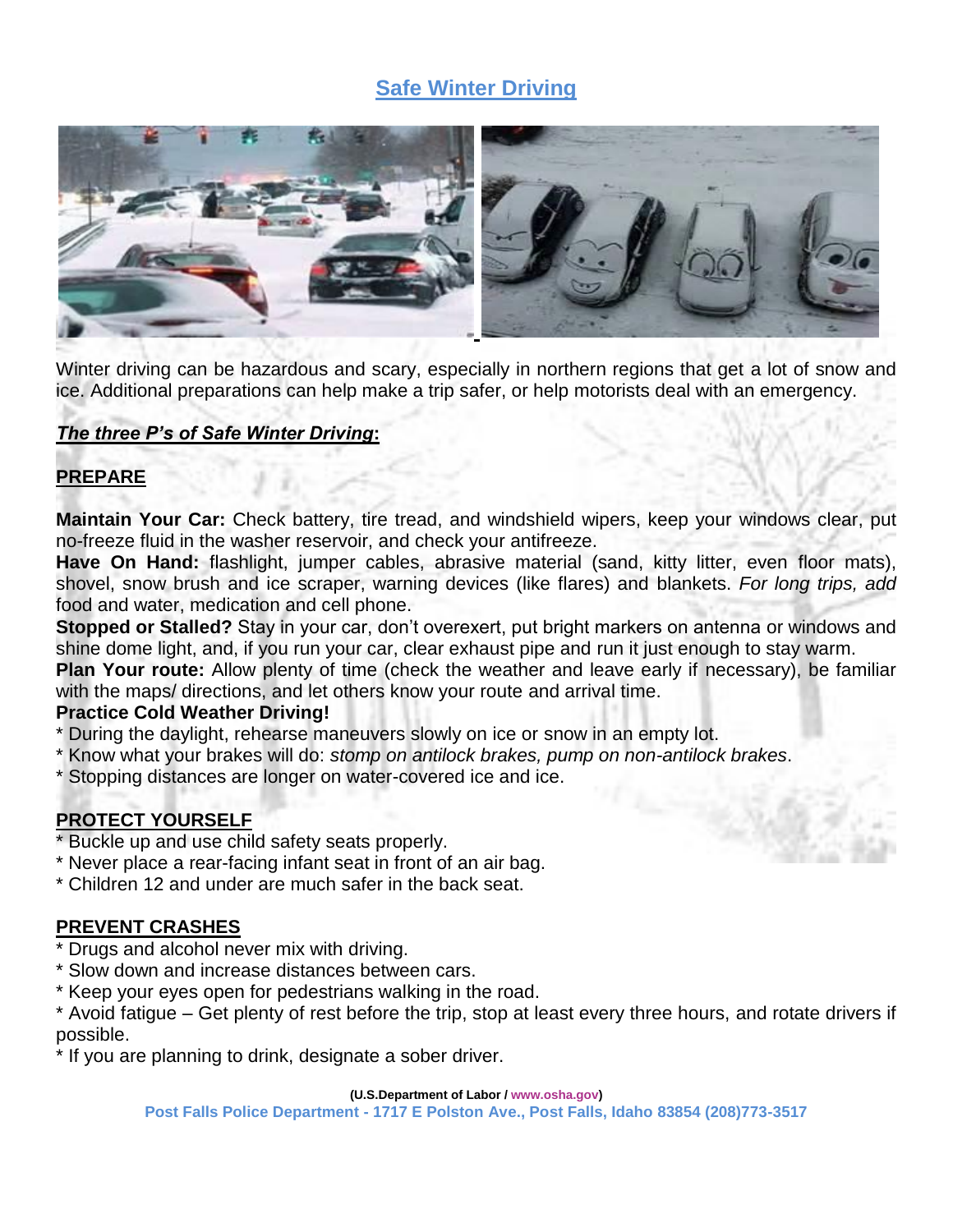#### **Post Falls Parking Regulations**



Parking issues are a continuous issue in Post Falls, as well as other communities. The parking regulations for Post Falls are designed to allow for safe passage as well as keep our community an attractive place to live, work and play. A few of the parking regulations are listed below:

**10.20.020: PARKING REGULATIONS; GENERALLY:** A. No person shall stop, stand or park a vehicle, except when necessary to avoid conflict with other traffic or to comply with law or the directions of a police officer or traffic control device, in any of the following circumstances:

- 1. At any location where a traffic control device restricting or prohibiting parking has been posted by authority of the city engineer, with concurrence by the mayor. Written record of such action shall be maintained in the records of the city clerk, accompanying the original of the ordinance codified in this section, sections [10.20.010](http://www.sterlingcodifiers.com/codebook/getBookData.php?ft=3&find=10.20.010) and [10.20.090](http://www.sterlingcodifiers.com/codebook/getBookData.php?ft=3&find=10.20.090) of this chapter;
- 2. On or across a public sidewalk, pedestrian path, bicycle path or similar nonvehicular right of way, or between the curb and sidewalk or within an area improved on the right of way for storm water drainage;
- 3. In front of, or otherwise blocking use of, a public or private driveway or street access from lands adjoining a public street;
- 4. Within an intersection of public rights of way;
- 5. On, or impeding use of, or within twenty feet (20') of, a pedestrian crosswalk or the point of intersection of public rights of way measured at the curb line for streets so developed, provided that this limitation shall not apply to vehicles in public service which may park within six feet (6') of such points;
- 6. Alongside or opposite any street excavation or obstruction when stopping, standing or parking would obstruct traffic;
- 7. On the roadway side of any vehicle stopped or parked at the edge or curb of a street;
- 8. Upon a bridge or other elevated structure upon a street or highway or within a highway tunnel;
- 9. At any place where official signs prohibit stopping;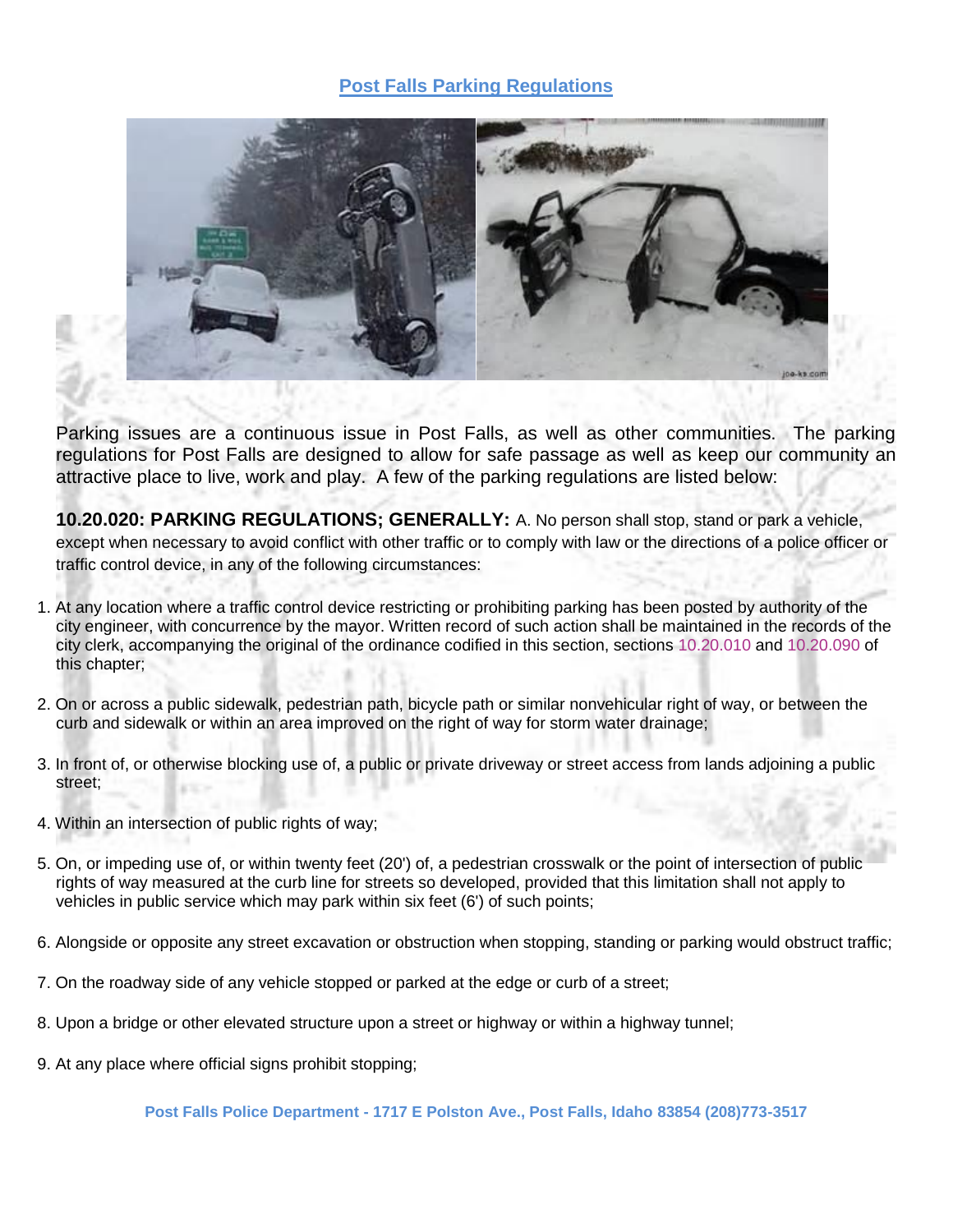- 10. In an alley so as to hinder or block traffic;
- 11. In a marked fire lane on the site of any structure open for public access or where access restrictions have been imposed by the fire department.

### **10.20.030: PARALLEL:**

Motor vehicles shall be parked parallel to the curb on all streets and avenues, with the right hand wheels within eighteen inches (18") of the curb. Motor vehicles shall not be parked within thirty feet (30') of the corner of the curb or edge of road or within fifteen feet (15') of any fire hydrant. It is unlawful for any person to park a vehicle on any portion of any street where the curb is painted yellow, except as provided herein.

A. Exceptions:

- 1. On one-way streets, motor vehicles shall be parked parallel to the curb on all streets and avenues with either the right hand wheels or the left hand wheels within eighteen inches (18") of the curb.
- 2. Angled parking is allowed at locations where angled parking spaces are designated by the city by the use of pavement markings or in areas where the designated parking area is designated by a modification of the curb line that provides a recessed parking area.
- 3. No parking of any type will be allowed when signage is posted prohibiting parking. (Ord. 1154 § 1, 2008)

## **10.20.050: TIME LIMITATION:**

No vehicle, including, major recreational vehicles or equipment, shall be parked continuously at the same location or combination of locations within the same block on any public street or public alley on any public street or alley in the city for more than twenty four (24) hours. For the purpose of this chapter, "major recreational vehicles and equipment" are defined as including, but not limited to, boats and boat trailers, pickup campers or coaches (designed to be mounted on automotive vehicles), motorized dwellings, and tent trailers. (Ord. 1201, 2010)

## **10.20.060: PRIVATE PROPERTY:**

A. It is unlawful for any person to park upon the private property of another without the consent of the owner of such property, and the police department is authorized to remove the vehicle therefrom and cause the same to be stored, following the procedures under title 49 of the Idaho Code, provided the owner of the private property has first complained against the owner or operator of such vehicle.

B. It is unlawful for any person to park a vehicle in the front yard of a residence that is not an improved driveway. For the purpose of this section, an improved driveway shall be an off street vehicle access to a parcel of land from a private or public street or alley constructed of compacted gravel, grass pavers, brick pavers, asphalt or concrete.

C. Automotive vehicles or trailers of any kind or type without current license plates shall not be parked or stored on any residentially zoned property unless stored in a completely enclosed building or carport. One boat and/or one recreational vehicle without licenses may be stored in the side or rear yard, but not in any front yard.

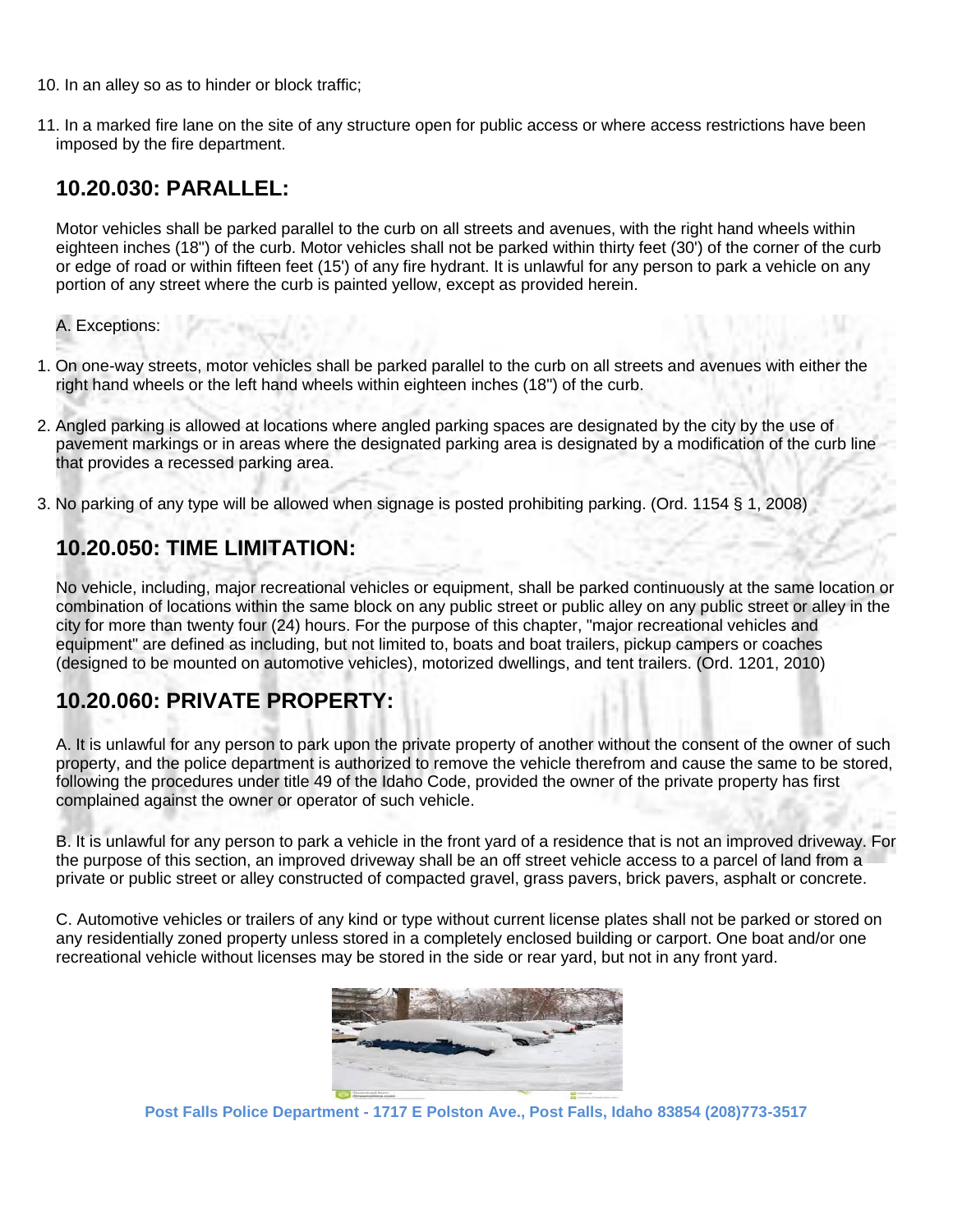

# **Press Release**

FROM: Kit Hoffer **Public Information Specialist City of Post Falls** 208-457-3314

Pages:

Date: 12/28/2015

 $\mathbf{1}$ 

#### ● For immediate release

For information contact: Kit Hoffer, Public Information Specialist: kith@postfallsidaho.org

Christmas Tree Pickup Scheduled

Saturday, January 9<sup>th</sup>, Post Falls Sanitation will be providing Christmas tree pickup for Post Falls residents. Trees must have all of the decorations removed and be cut into bundled 4-foot lengths, or less, and placed curbside **before** 6:30 AM. This special pickup service is for trees only, garbage will not be collected during this time, and call-backs for additional pick-ups cannot be accommodated.